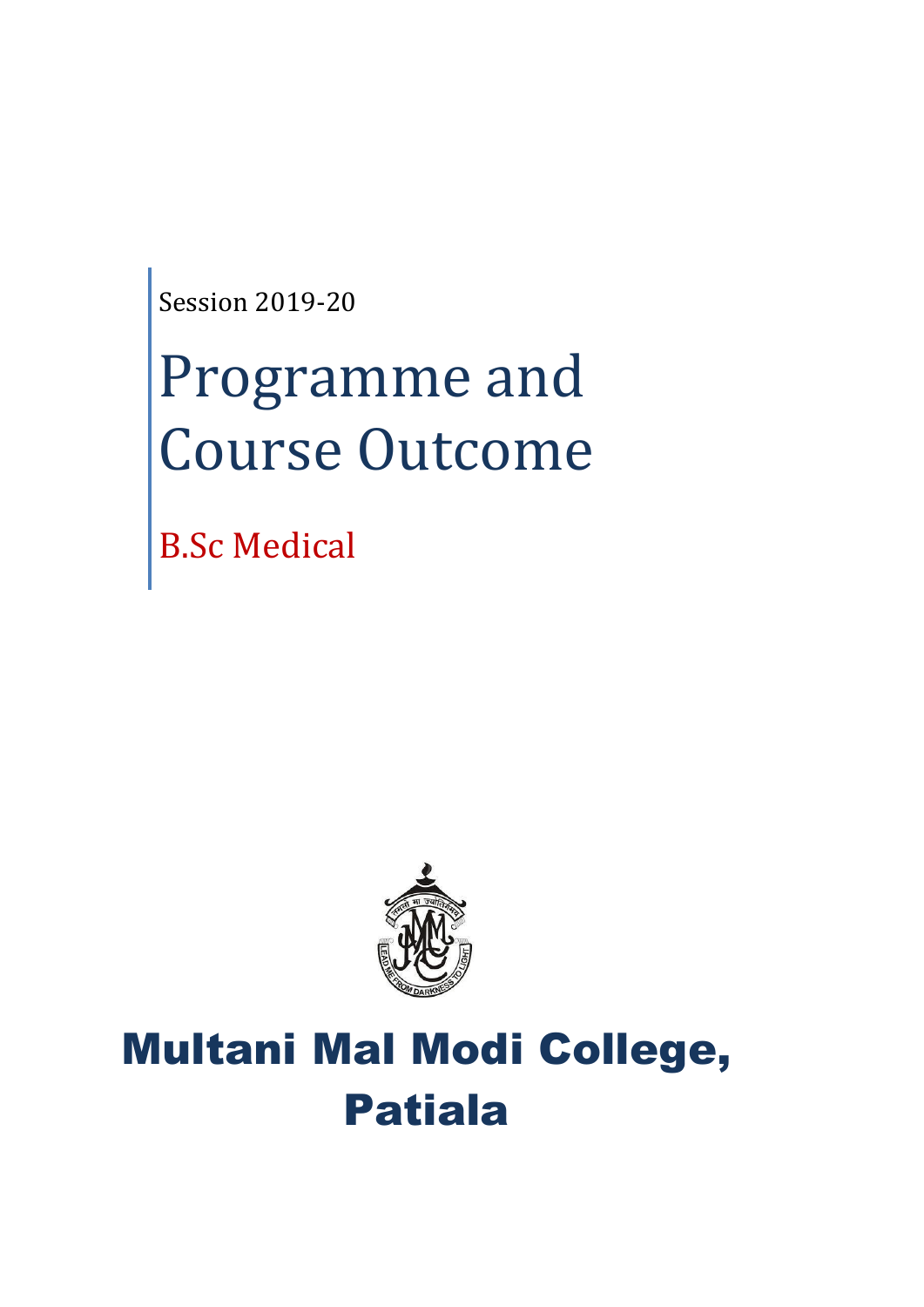# **Program Outcomes (POs)**

After completing this graduate degree program, students should be able to PO-1: **Core competency:**

Students will be able to identify various types of plants of economic interest and wild animals in different vegetation rich zones. They will be quite familiar with various methods to protect and conserve the biodiversity and would be competent enough to spread awareness among people to save the environment. In the present scenario, they could devise the way to minimize the use of various chemicals in agriculture fields and replace it with alternate environment friendly biofertilizers and biopesticides.

# PO-2: **Analytical ability:**

The students will be able to demonstrate the knowledge of various scientific methods like data collection, formation of hypothesis and critically analyzing the problem before suggesting the ways to answer the questions in their area of specialization like pathology, genetics, biodiversity, physiology, and ecology.

# PO-3: **Digitally equipped:**

After graduation, students will acquire digital skill and will be capable to integrate the fundamental concept with modern tools.

# PO-4: **Ethical values:**

Students will develop scientific temper, logical thinking and learn team workmanship which will help them in higher educational institutions, industries, and society.

# PO-5: **Professional scope:**

After graduating, B.Sc. Medical students will have a lot of opportunities in higher studies in the field of Botany, Zoology, Chemistry, Biotechnology, Microbiology, Genetics, and Forestry etc. if they opt for teaching and research as a goal of their career. They will be eligible for various competitive exams like civil services and other public undertakings.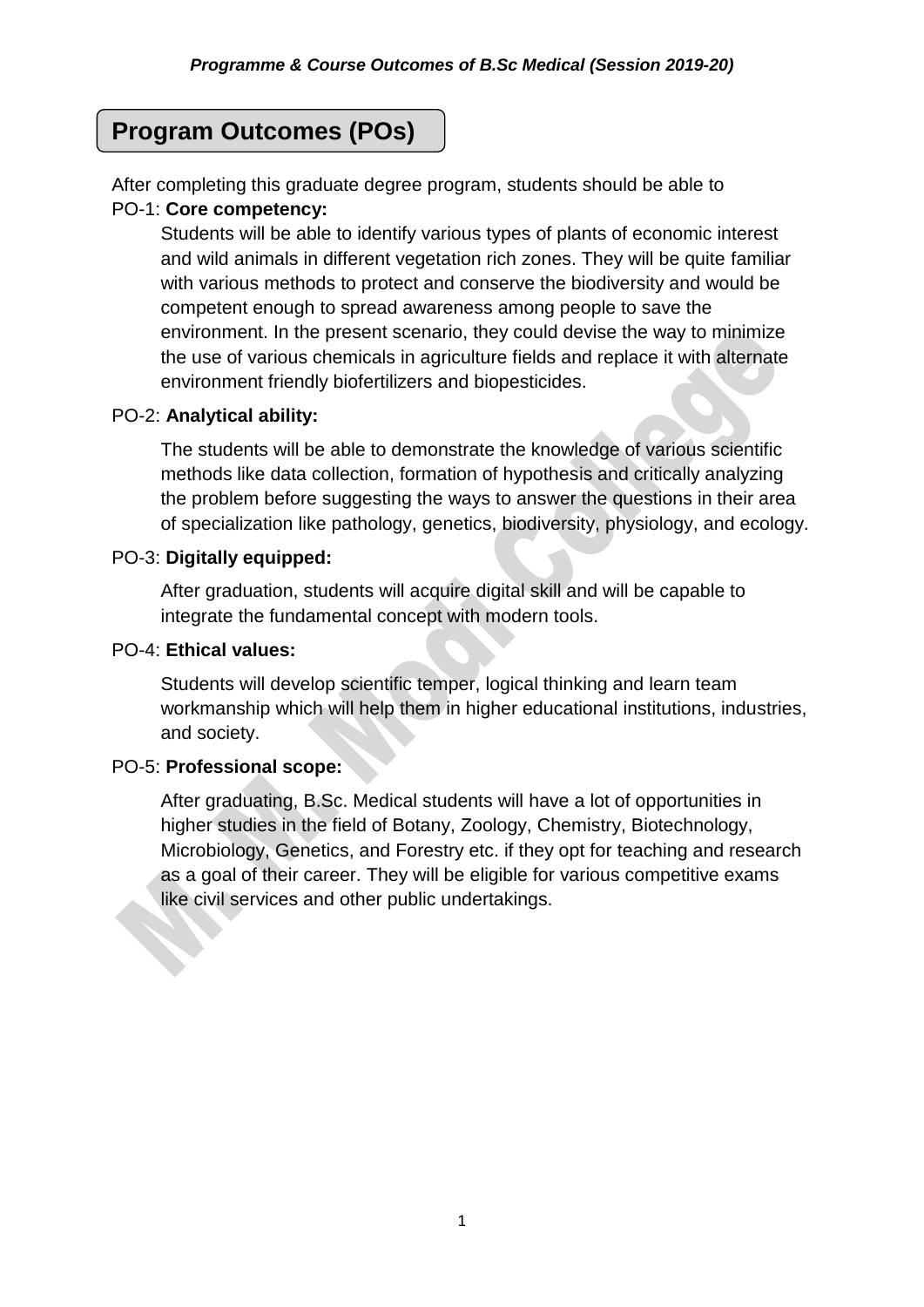# **Course Outcomes (COs)**

| <b>CLASS</b>                  | <b>SEMESTER</b> | <b>PAPER</b>                                                         |
|-------------------------------|-----------------|----------------------------------------------------------------------|
|                               | п               | Paper I: Diversity of Microbes                                       |
| <b>B.Sc. I (Medical)</b>      |                 | Paper II: Diversity of Cryptogams                                    |
|                               | $\mathbf{I}$    | Paper III: Cell Biology                                              |
|                               |                 | Paper IV : Genetics & Evolution                                      |
|                               | III             | Paper V: Diversity and Systematics of Gymnosperms                    |
| <b>B.Sc.II</b><br>(Medical)   |                 | Paper VI: Diversity and Systematics of Angiosperms                   |
|                               | IV              | Paper VII: Plant Anatomy                                             |
|                               |                 | Paper VIII: Development & Reproduction in Flowering<br><b>Plants</b> |
|                               | $\mathbf v$     | Paper IX: Plant Physiology                                           |
| <b>B.Sc. III</b><br>(Medical) |                 | Paper X: Plant Growth, Development and<br>Biotechnology              |
|                               | VI              | Paper XI : Plant Ecology                                             |
|                               |                 | Paper XII : Plant Utilization                                        |
|                               |                 |                                                                      |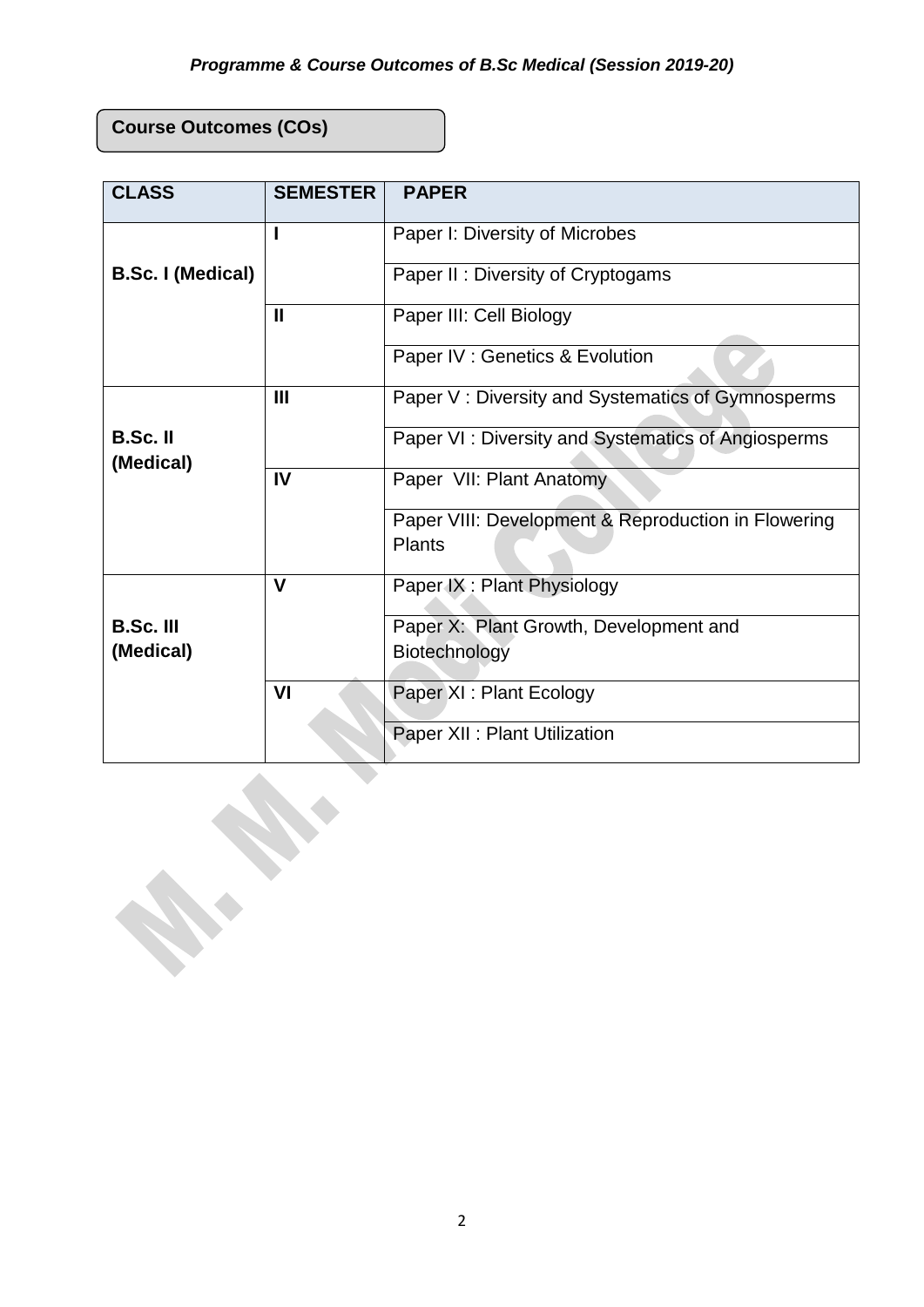# **COURSE OUTCOMES (COs)**

# **CLASS: B.SC. MEDICAL-I SEMESTER-I**

# **Course Outcomes: Botany Paper-I: Diversity of Microbes**

After completing this course, the student will be able to:

CO-1: Understand the basic concepts related to Viruses, Bacteria, Fungi and **Lichens** 

- CO-2: Know about Mycoplasma
- CO-3: Understand useful and harmful activities of Viruses and Bacteria
- CO-4: Examine the morphology and life history of various Fungi
- CO-5: Know economic importance of Fungi and Lichens

# **Courses Outcomes: Botany Paper-II: Diversity of Cryptogams**

- After completing this course, the student will be able to:
- CO-1: Know the systematic, morphology and structure of algae
- CO-2: Understand the life cycle patterns of various algae
- CO-3: Understand useful and harmful activities of algae
- CO-4: Learn about structure, reproduction and affinities of various Bryophytes
- CO-5: Know the characteristics, structure and reproduction of Pteridophytes
- CO-6: Understand evolution of Bryophytes and Pteridophytes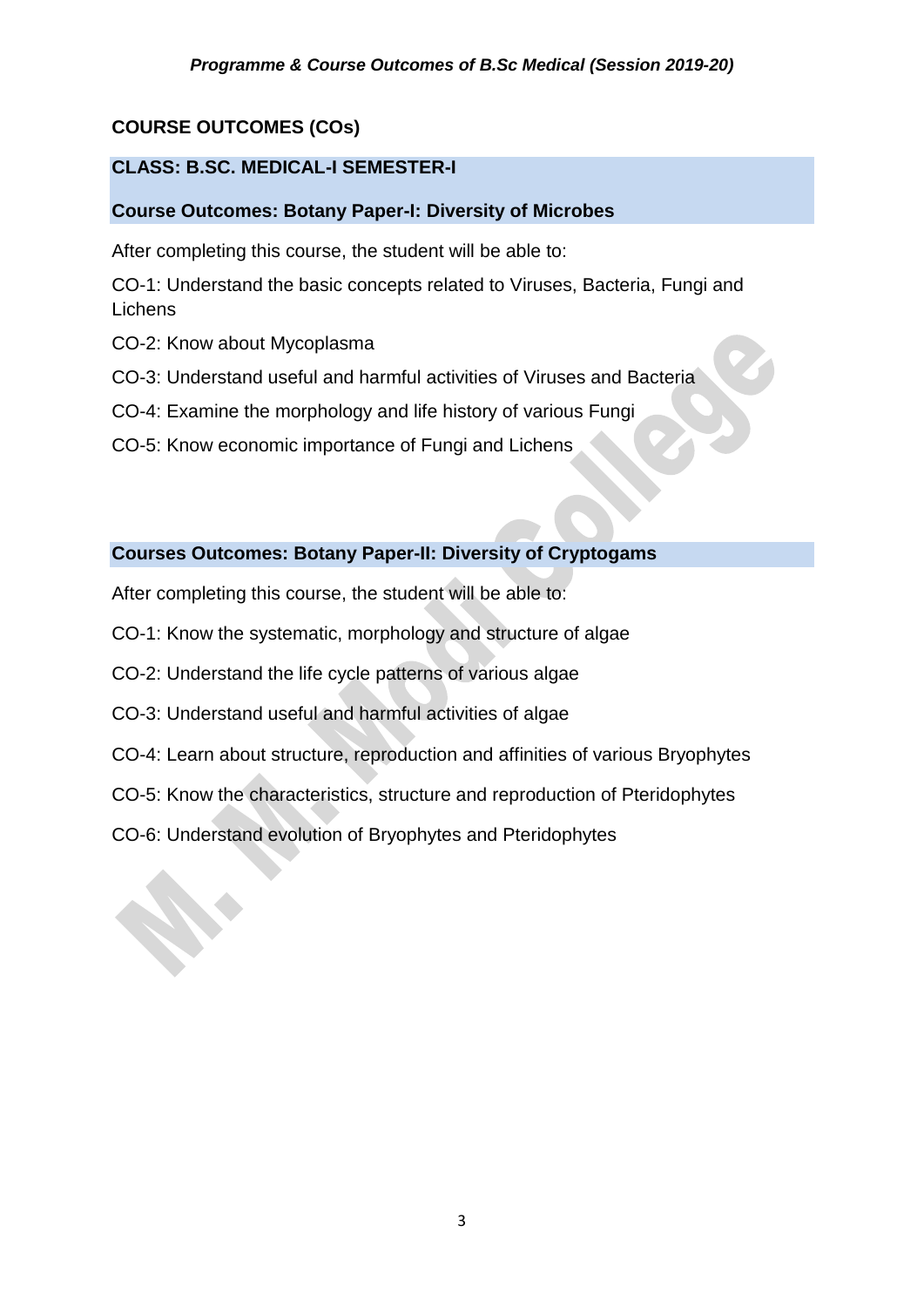# **CLASS: B.SC. MEDICAL- I SEMESTER-II**

# **Courses Outcomes: Botany Paper-III: Cell Biology**

After completing this course, the student will be able to:

- CO-1: Understand the general structure of Cell
- CO-2: Know structure and function of Nucleus
- CO-3: Understand structure and function of various cell organelles
- CO-4: Learn function of Mitochondrial and Plastid DNA
- CO-5: Know about chromosome morphology and comprehend the effect of chromosomal abnormalities in numerical and structural changes leading to genetic disorders
- CO-6: Develop understanding of Structure and organization of cell wall and plasma membrane

# **Courses Outcomes: Botany Paper-IV: Genetics and Evolution**

After completing this course, the student will be able to:

- CO-1: Examine the structure, function and replication of DNA
- CO-2: Know brief account of Genetic Code
- CO-3: Understand mitotic and meiotic cell division
- CO-4: Learn conceptual understanding of laws of Inheritance and linkage analysis
- CO-5: Understand allelic and non-allelic interactions
- CO-6: Understand transcription, translation and regulation of gene expression in prokaryotes and eukaryotes
- CO-7: Analyze the phenomena of mutations and transposable genetic elements
- CO-8: Learn various theories of Evolution and evidences of Organic evolution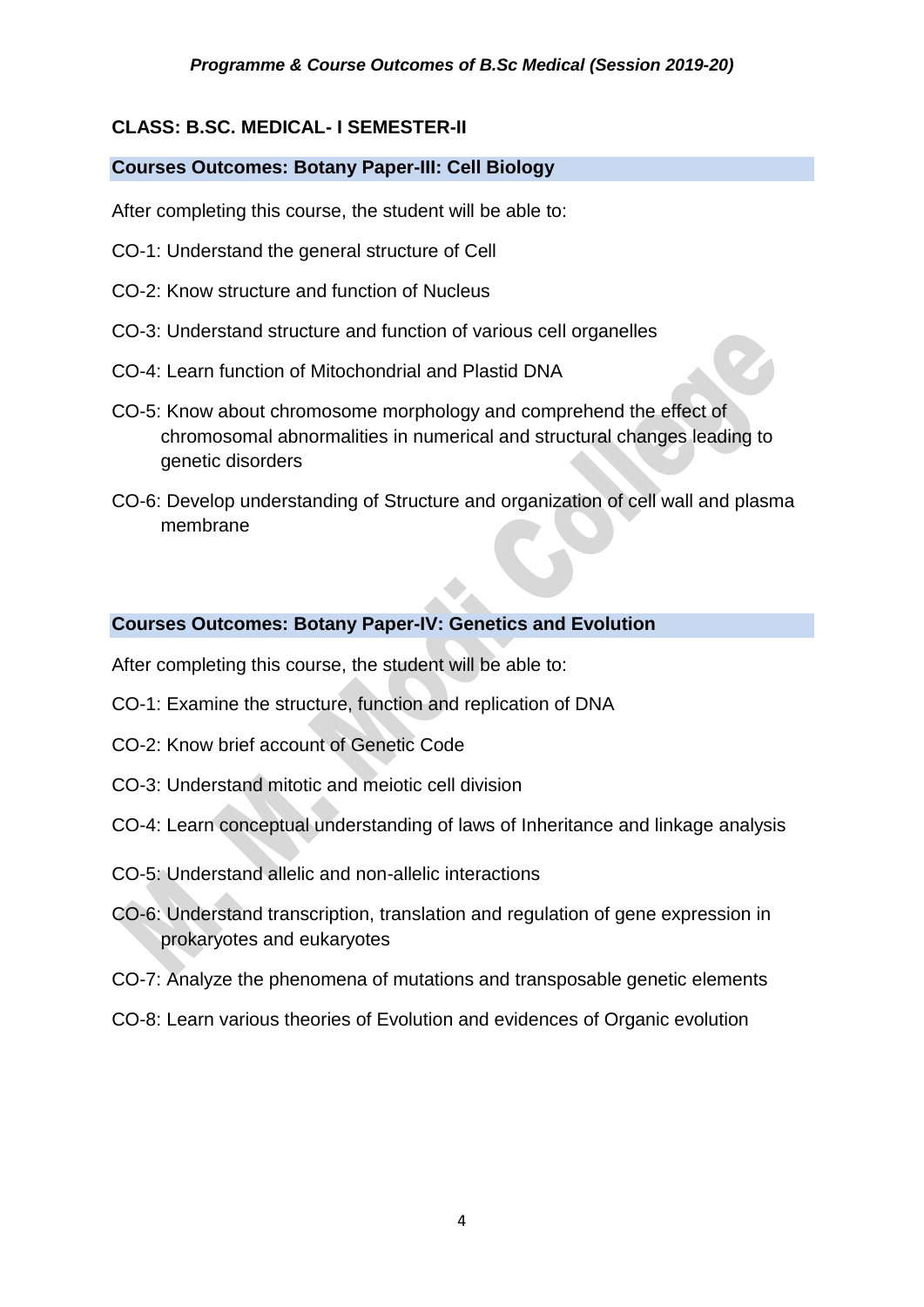# **CLASS: B.SC. MEDICAL-II SEMESTER-III**

# **Course Outcomes: Botany Paper V: Diversity and Systematics of Gymnosperms**

After completing this course, the students will be able to

- CO-1: Identify and classify various gymnosperms on the basis of their characteristic features.
- CO-2: Explain the process of fossilization & describe fossils of gymnosperms.
- CO-3: Construct data on distribution, cytology and diversity of gymnosperms.
- CO-4: Compare & analyze different gymnosperms according to their resemblances and differences.
- CO-5: Understand the concept of evolution & able to analyze origin & evolution of seed habit in gymnosperms.
- CO-6: Develop critical understanding on morphology, anatomy, reproduction and alternation of generations in gymnosperms.
- CO-7: Analyse genera with their ecological and economic importance.
- CO-8: Apply experimental techniques & methods of appropriate analysis of gymnosperms.

# **Course Outcomes: Botany Paper VI: Diversity and Systematics of Angiosperms**

After completing this course, the students will be able to

- CO-1: List primitive and advanced characters of Angiosperms.
- CO-2: Assess terms and concepts related to phylogenetic systematic of Angiosperms.
- CO-3: Comprehend the basic concepts of plant taxonomy & botanical nomenclature.
- CO-4: Interpret the rules of ICBN in Botanical nomenclature.
- CO-5: Generalize the characters of the families according to the Bentham & Hooker's system of Classification.
- CO-6: Enumerate and create an inventory on economic importance of locally available Angiosperms.
- CO-7: Name and describe common plants to prepare field report on some of locally available Angiosperms.
- CO-8: Apply experimental technique to diagnose and describe technically, the floral details of some Angiosperms.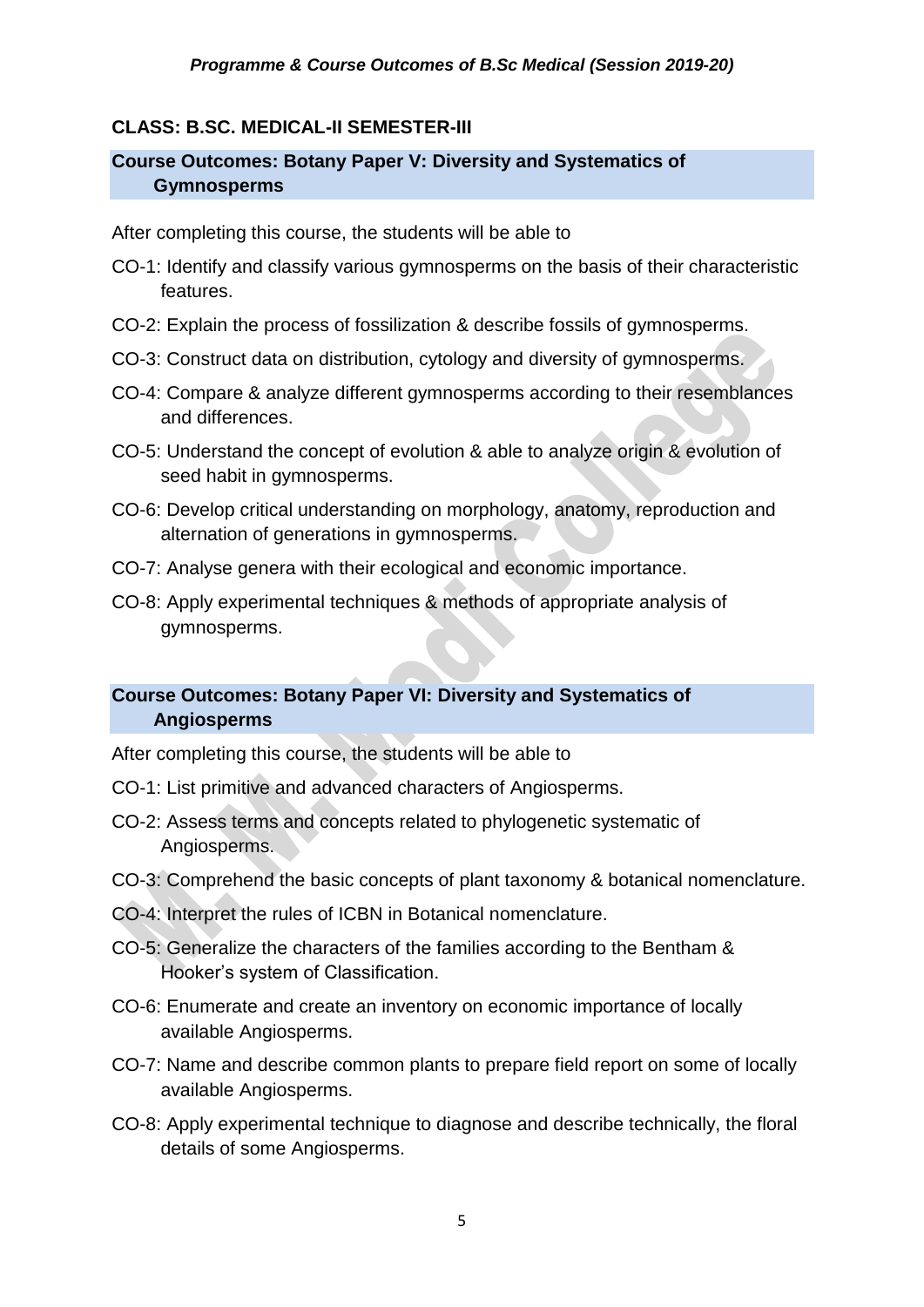# **CLASS: B.SC. MEDICAL-II SEMESTER-IV**

# **Course Outcomes: Botany Paper VII: Plant Anatomy**

After completing this course, the students will be able to

- CO-1: Understand the fundamental concepts of Plant anatomy.
- CO-2: Analyse and recognize different organs of plant and secondary growth.
- CO-3: Develop critical understanding on root and shoot apical meristem organizations.
- CO-4: Apply cytological technique for appropriate anatomical analysis of root, stem and leaf.
- CO-5: Explain structure and functions of different tissue and tissue systems.

# **Course Outcomes: Botany Paper VIII: Development and Reproduction in Flowering Plants**

After completing this course, the students will be able to

- CO-1: Understand the structure and function of flower.
- CO-2: Demonstrate various methods of reproduction applicable in flowering plants.
- CO-3: Apply various methods of vegetative propagation in floriculture and horticulture.
- CO-4: Identify and classify various types of inflorescences and fruits.
- CO-5: Evaluate the structure organization of flower and process of pollination and fertilization.
- CO-6: Understand and solve the self-incompatibility in pollination and pollen-pistil interaction.
- CO-7: Evaluate special structure of ovule, embryo, endosperm and fruit.
- CO-8: Explain development stages of male and female gametophytes, endosperm, embryo, seed and fruit.
- CO-9: Explain the mechanisms of pollination and dispersal of seeds and fruits.

# **CLASS: B.SC. MEDICAL-III SEMESTER-V**

#### **Course Outcomes: Botany Paper IX: Plant Physiology**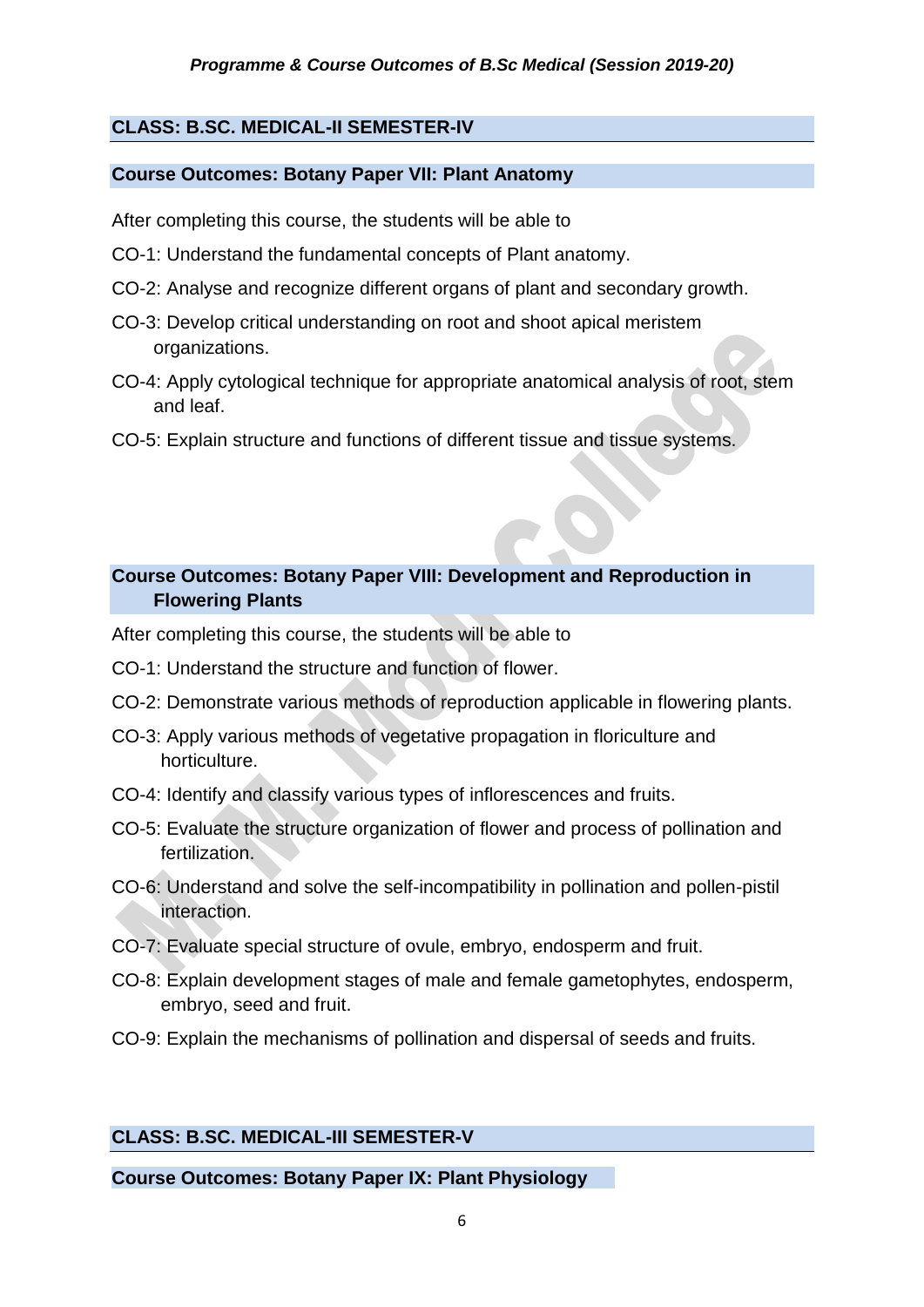# *Programme & Course Outcomes of B.Sc Medical (Session 2019-20)*

On completion of this course, the students will be able to

- CO-1: Understand important water relation of plants with respect to various physiological processes.
- CO-2: Understand the role of macro- and micronutrients, their mode of availability to the plants, deficiency and toxicity symptoms.
- CO-3: Classify aerobic and anaerobic respiration.
- CO-4: Explain the significance of Photosynthesis and Respiration.
- CO-5: Recognize the importance of Carbon assimilation in Photorespiration.
- CO-6: Understand the structure and properties of various enzymes.
- CO-7: Generalize the concepts of transport of water, minerals, and organic substances.
- CO-8: Interpret the biology of Nitrogen fixation.
- CO-9: Evaluate the process of ATP synthesis, nitrogen metabolism and lipid metabolism.
- CO-10: Conceptualize the permeability of plasma membrane by studying the effect of temperature and organic solvents.

# **Course Outcomes: Botany Paper X: Plant Growth, Development and Biotechnology**

On completion of this course, the students will be able to;

- CO-1: Know about the basic principles of plant growth and development, metabolism.
- CO-2: Understand the concepts and applications of photoperiodism and vernalization.
- CO-3: Familiarize the basic understanding of physiology of seed dormancy and germination.
- CO-4: Understand the fundamentals and core concepts of plant biotechnology and genetic engineering.
- CO-5: Develop conceptual understanding of plant genetic resources, plant breeding and non conventional methods of crop improvement.
- CO-6: Familiarize with the tools and techniques of gene mapping, chromosome walking, genomic and cDNA library.
- CO-7: Develop their competencies on different types of plant tissue culture.
- CO-8: Learn about the different methods and applications of transgenic technology.

#### **CLASS: B.SC. MEDICAL-III SEMESTER-VI**